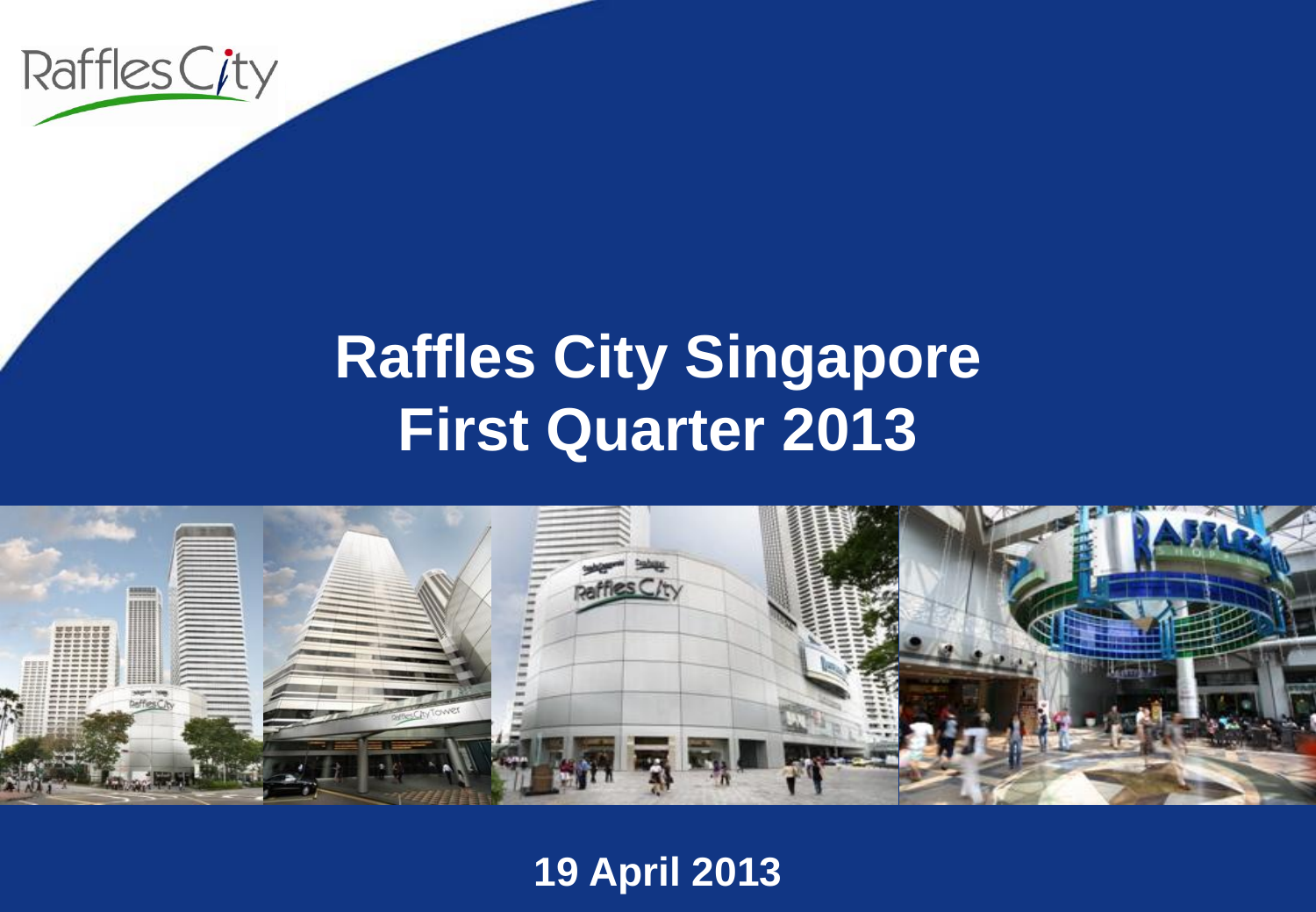# **Important Notice**

**Raffles City Singapore is jointly owned by CapitaCommercial Trust (CCT) and CapitaMall Trust (CMT) through RCS Trust and jointly managed by CapitaCommercial Trust Management Limited (CCTML) and CapitaMall Trust Management Limited (CMTML). CCT has 60% interest and CMT has 40% interest in RCS Trust. This presentation shall be read in conjunction with the respective 2013 First Quarter Unaudited Financial Statement Announcements released for CCT and CMT.**

This presentation may contain forward-looking statements. These forward-looking statements involve known and unknown risks, uncertainties and other factors that may cause the actual results, performance or achievements to be materially different from any future results, performance or achievements expressed or implied by the forward-looking statements. Forward-looking statements involve inherent risks and uncertainties. A number of factors could cause the actual results or outcomes to differ materially from those expressed in any forward-looking statement. Representative examples of these factors include (without limitation) general industry and economic conditions, interest rate trends, cost of capital and capital availability, competition from other developments or companies, shifts in expected levels of occupancy rate, property rental income, charge out collections, changes in operating expenses (including employee wages, benefits and training costs), governmental and public policy changes and the continued availability of financing in the amounts and the terms necessary to support future business. You are cautioned not to place undue reliance on these forward-looking statements, which are based on the current view of management on future events.

This presentation is for information only. No representation or warranty expressed or implied is made as to, and no reliance should be placed on, the fairness, accuracy, completeness or correctness of the information or opinions contained in this presentation. Neither CCTML or CMTML or any of their affiliates, advisers or representatives shall have any liability whatsoever (in negligence or otherwise) for any loss howsoever arising, whether directly or indirectly, from any use, reliance or distribution of this presentation or its contents or otherwise arising in connection with this presentation.

This presentation also does not constitute an invitation or offer to acquire, purchase or subscribe for units in CCT and/or CMT.

### ap/taCommercial



Trust **Example 2013** Raffles City Singapore Presentation \*April 2013\*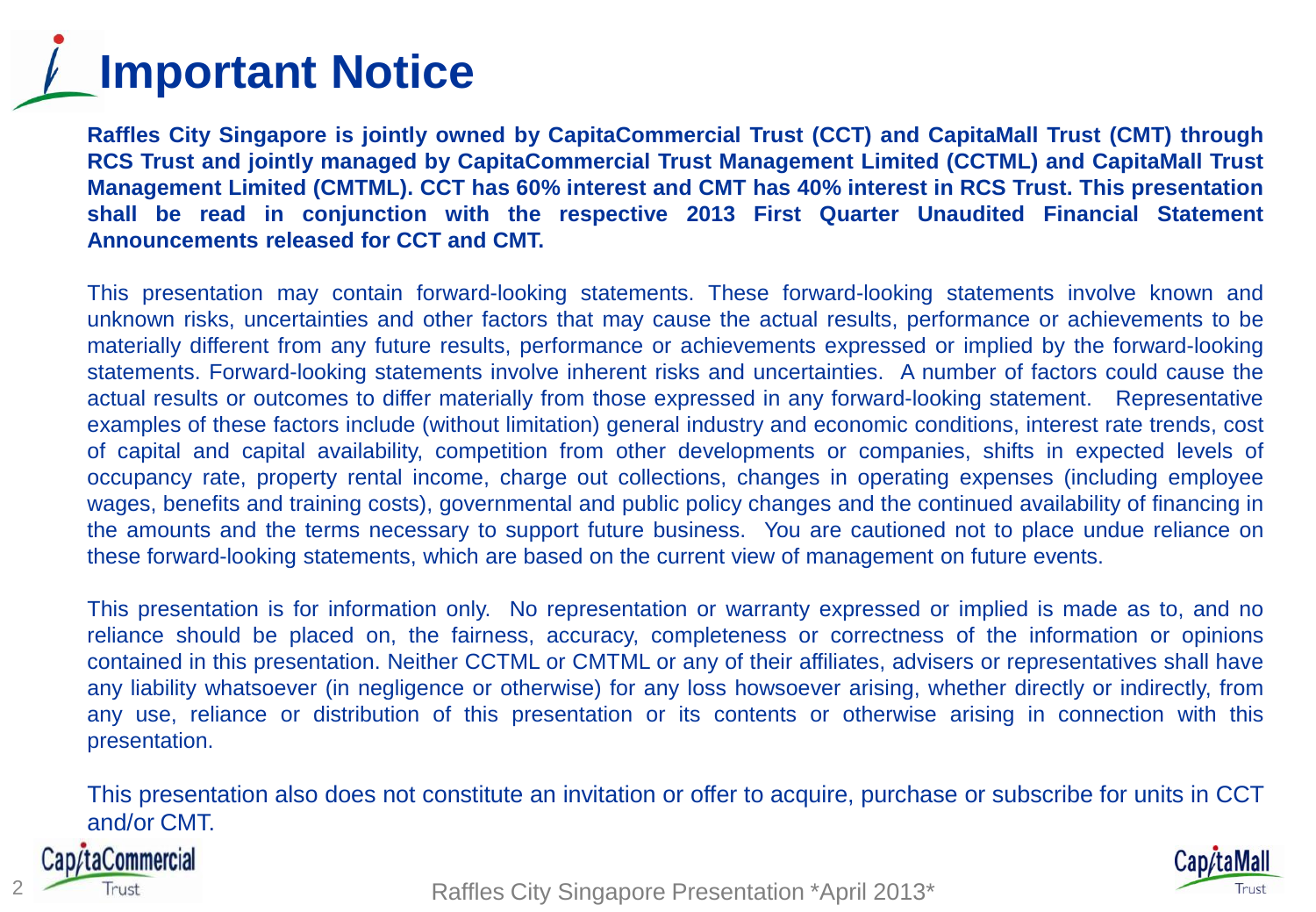# **Performance of RCS Trust – 1Q 2013**

|                      | <b>CCT's 60% Interest</b> |                                  |                 |               | <b>RCS Trust</b><br>100% |
|----------------------|---------------------------|----------------------------------|-----------------|---------------|--------------------------|
|                      | <b>1Q 2013</b>            | <b>1Q 2012</b><br><b>S\$'000</b> | <b>Variance</b> |               | <b>1Q 2013</b>           |
|                      | <b>S\$'000</b>            |                                  | <b>S\$'000</b>  | $\frac{0}{6}$ | <b>S\$'000</b>           |
| <b>Gross Revenue</b> | 33,887                    | 33,079                           | 808             | 2.4           | 56,479                   |
| - Office             | 5,636                     | 5,087                            | 549             | 10.8          | 9,393                    |
| - Retail             | 14,912                    | 14,132                           | 780             | 5.5           | 24,854                   |
| - Hotel              | 12,180                    | 12,690                           | $(510)^1$       | (4.0)         | 20,300                   |
| - Others             | 1,159                     | 1,170                            | (11)            | (0.9)         | 1,932                    |

(1) The year-on-year decline in gross revenue from the hotel lease is due to some upgrading works by RC Hotel and lower service charge recovered due to lower utility tariff rates secured by RCS Trust.





Trust Trust **Raffles City Singapore Presentation \*April 2013\***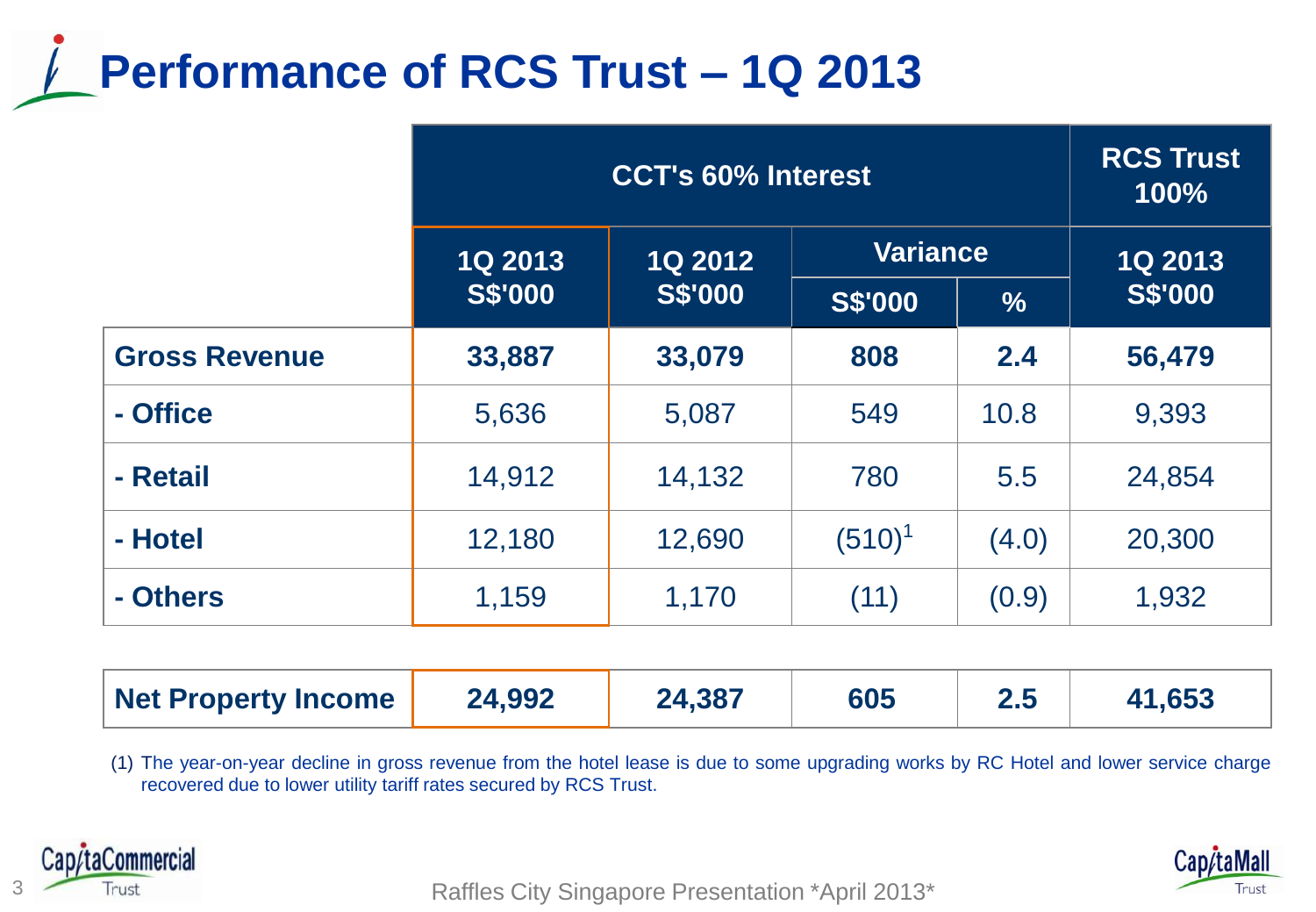

|                         | <b>As at 31 March 2013</b> |
|-------------------------|----------------------------|
| Net Debt / Total Assets | 33.3%                      |

|                                                          | <b>1Q 2013</b> |
|----------------------------------------------------------|----------------|
| Net Operating Profit / CMBS Debt Service <sup>(1)</sup>  | 6.11 $\times$  |
| Net Operating Profit / Total Debt Service <sup>(2)</sup> | 4.91 $x$       |

Notes:

(1) NOP / CMBS debt service – (Net property income less other borrowing cost and trust expenses ) / (CMBS interest expense )

(2) NOP / Total debt service – (Net property income less other borrowing cost and trust expenses ) / (CMBS and bank loan interest expenses)



Trust **Acker City Singapore Presentation \*April 2013\*** 4 Raffles City Singapore Presentation \*April 2013

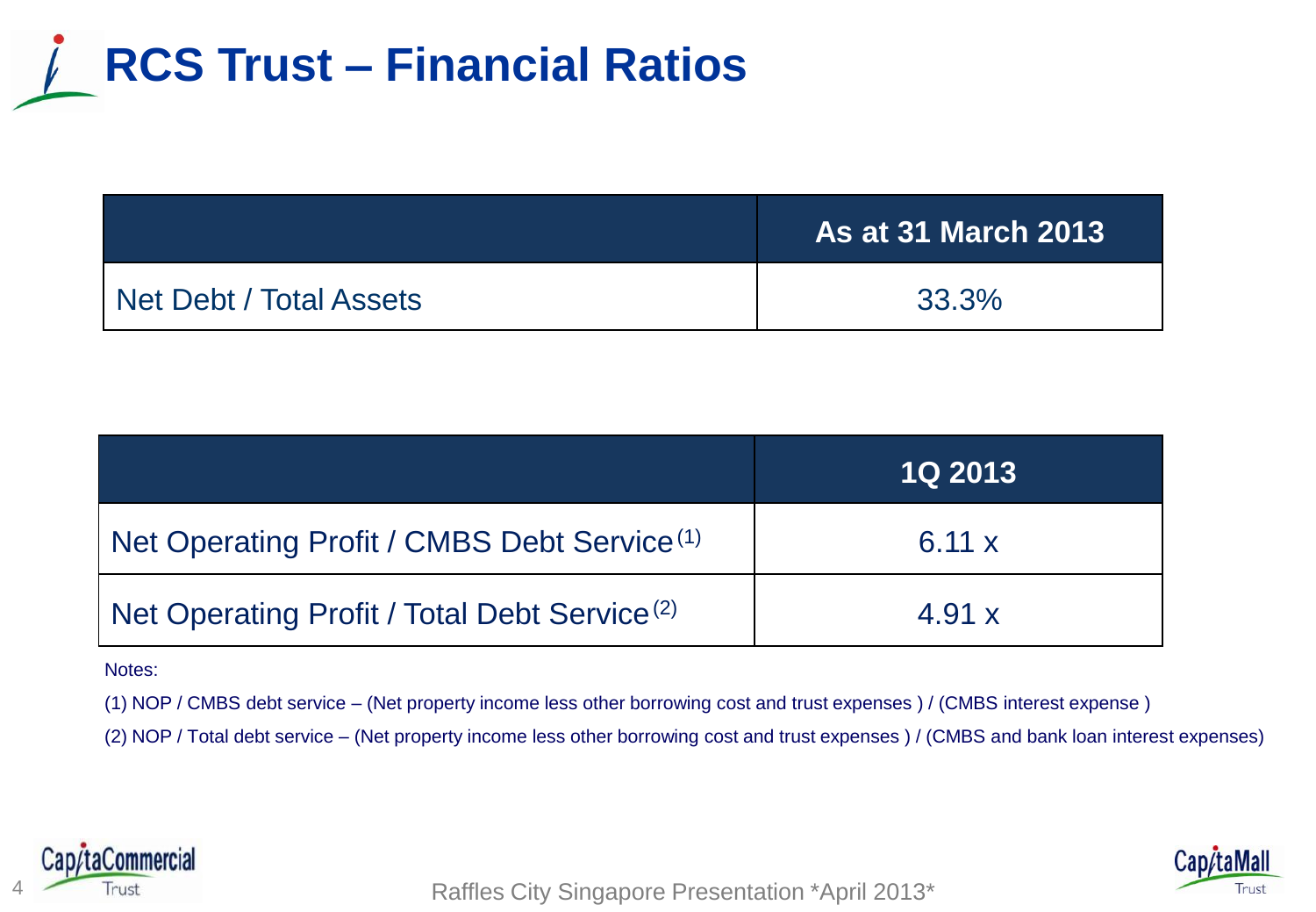# **Lease Expiry Profile – Raffles City Tower (Office)**

#### **Leases up for Renewal as a % of Gross Rental Income as at 31 March 2013**



| <b>Weighted Average Expiry by Gross Rental Income</b> | 2.52 Years |
|-------------------------------------------------------|------------|
|                                                       |            |



Trust Trust Trust **Raffles City Singapore Presentation \*April 2013**\*

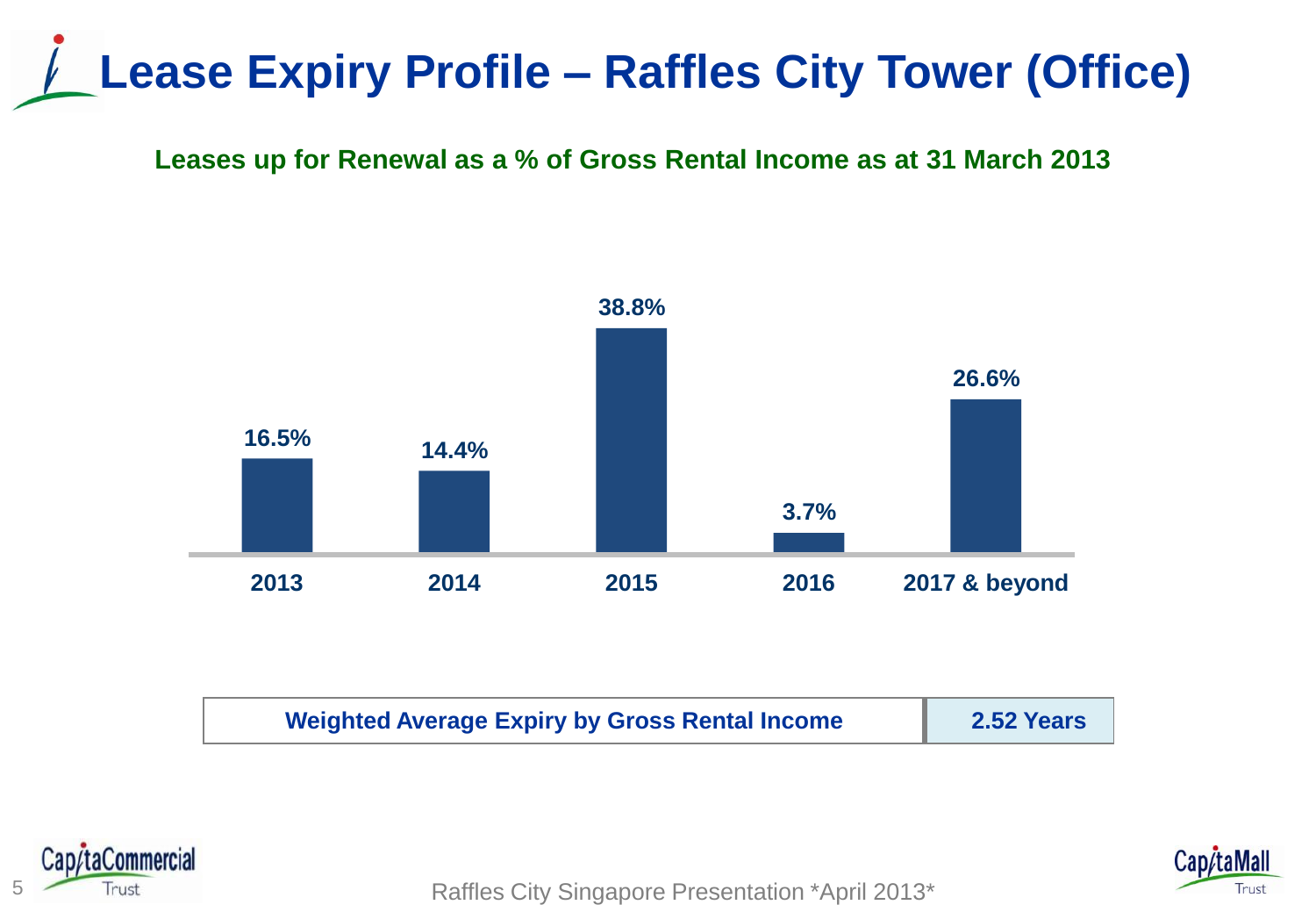# **Lease Expiry Profile – Raffles City Shopping Centre**

**Leases up for Renewal as a % of Gross Rental Income as at 31 March 2013**





6 Trust Trust **Raffles City Singapore Presentation \*April 2013\*** 

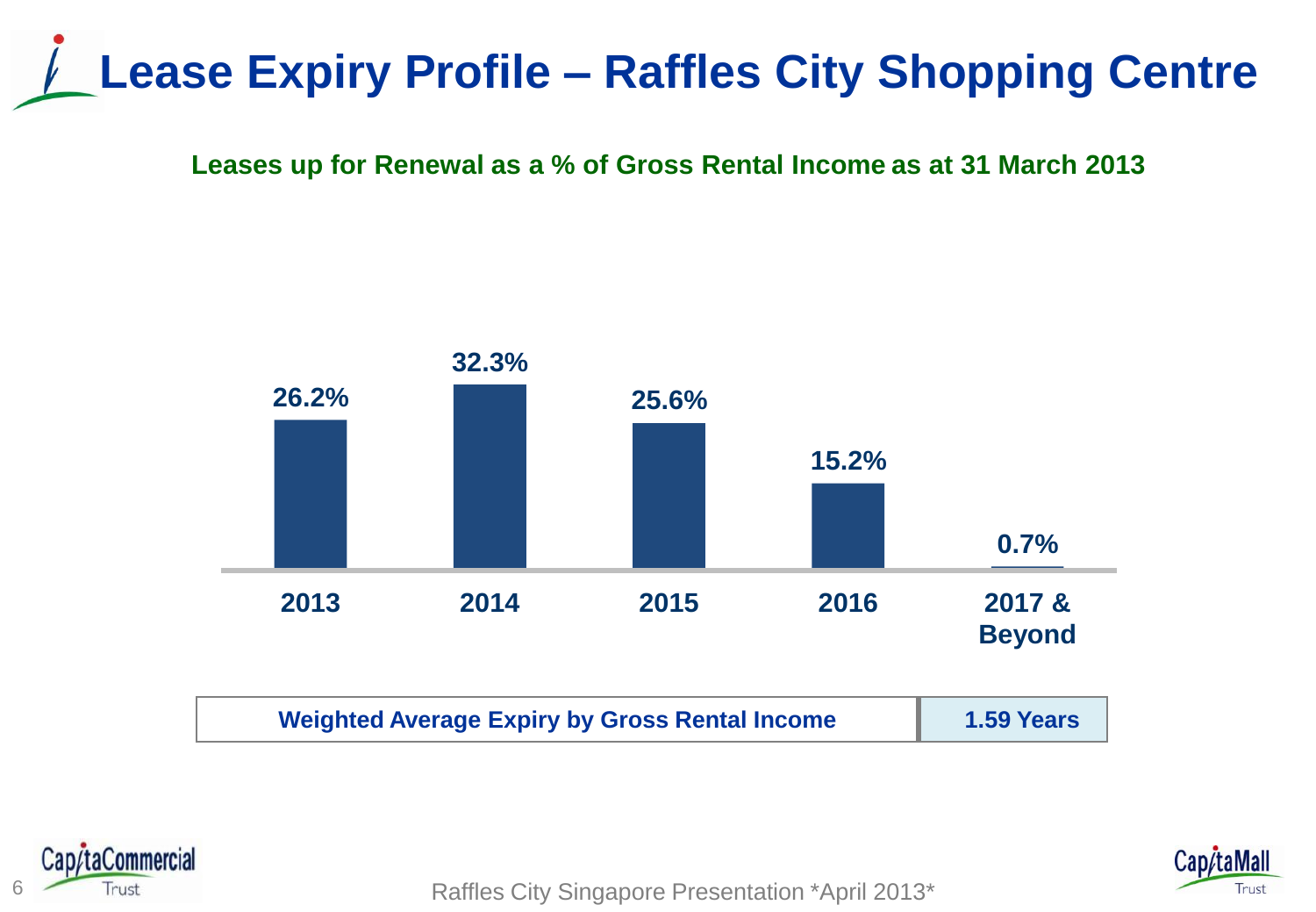## **Update on Asset Enhancement Initiatives ("AEI") for Raffles City Tower**





Raffles City Singapore Presentation \*April 2013\*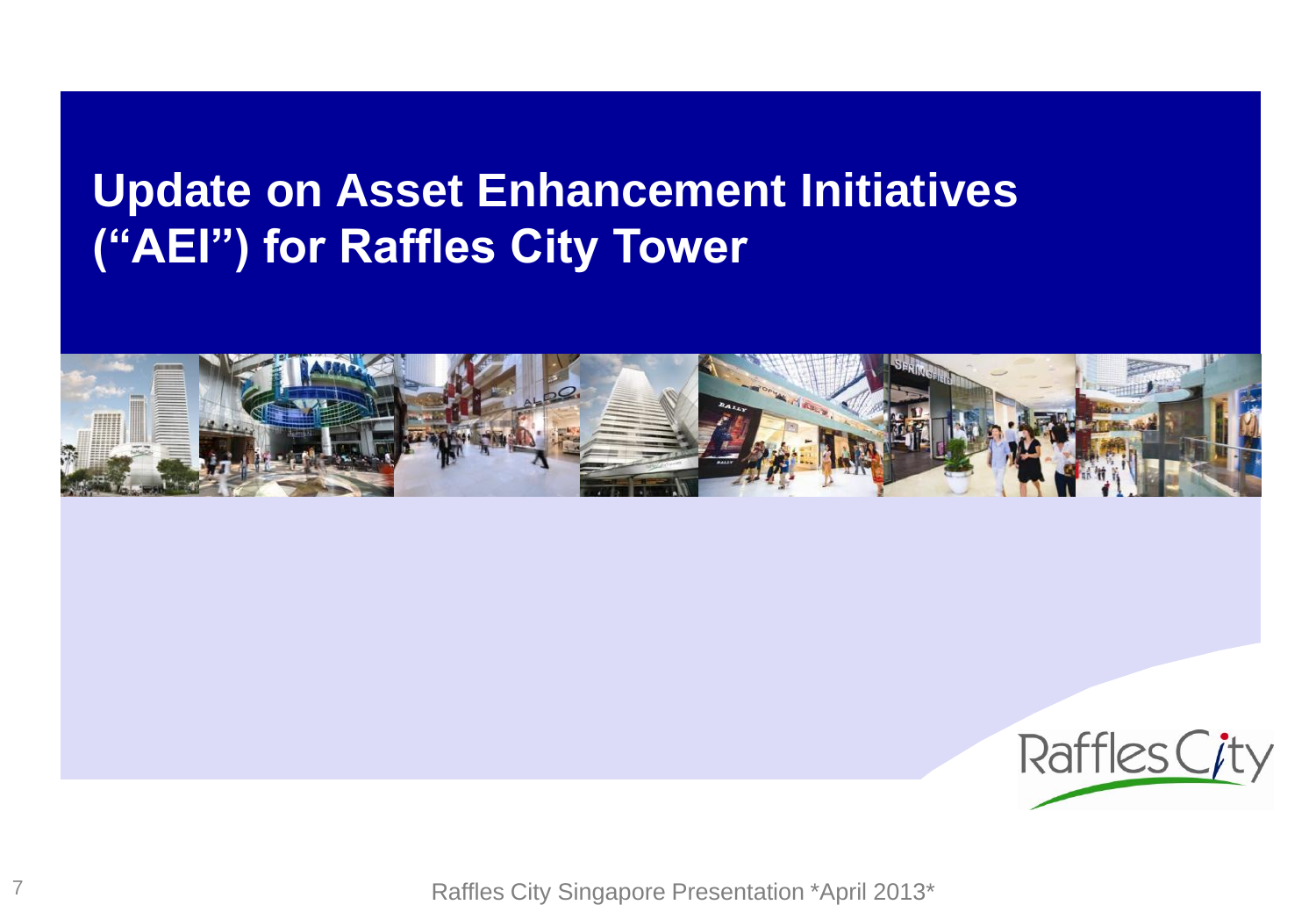## **Raffles City Tower AEI: Completed works**

\$34.7 mil Asset Enhancement Initiative to be carried out in phases till 2Q 2014 while the building remains in operation

#### **Revitalized main lobby:**

- Spaciousness enhanced with raised feature ceiling
- Security enhanced with turnstile installation

#### **Upper lift lobbies:**

- Phase 1 of 6 for typical lift lobbies completed (6 out of 35 floors upgraded), including
	- Upgrading of toilet exhaust system
	- Replacement of sprinkler pipe fittings
	- Replacement of staircase pressurization fan



**Revitalized main lobby with turnstiles** 



**Refurbished upper floor lift lobby /taCommercial** 



**Addition of wet pantry for tenants' convenience**



**Sustainable timber used for main and upper floor lobbies' feature wall** 



Raffles City Singapore Presentation \*April 2013\* Raffles City Singapore Presentation \*April 2013\*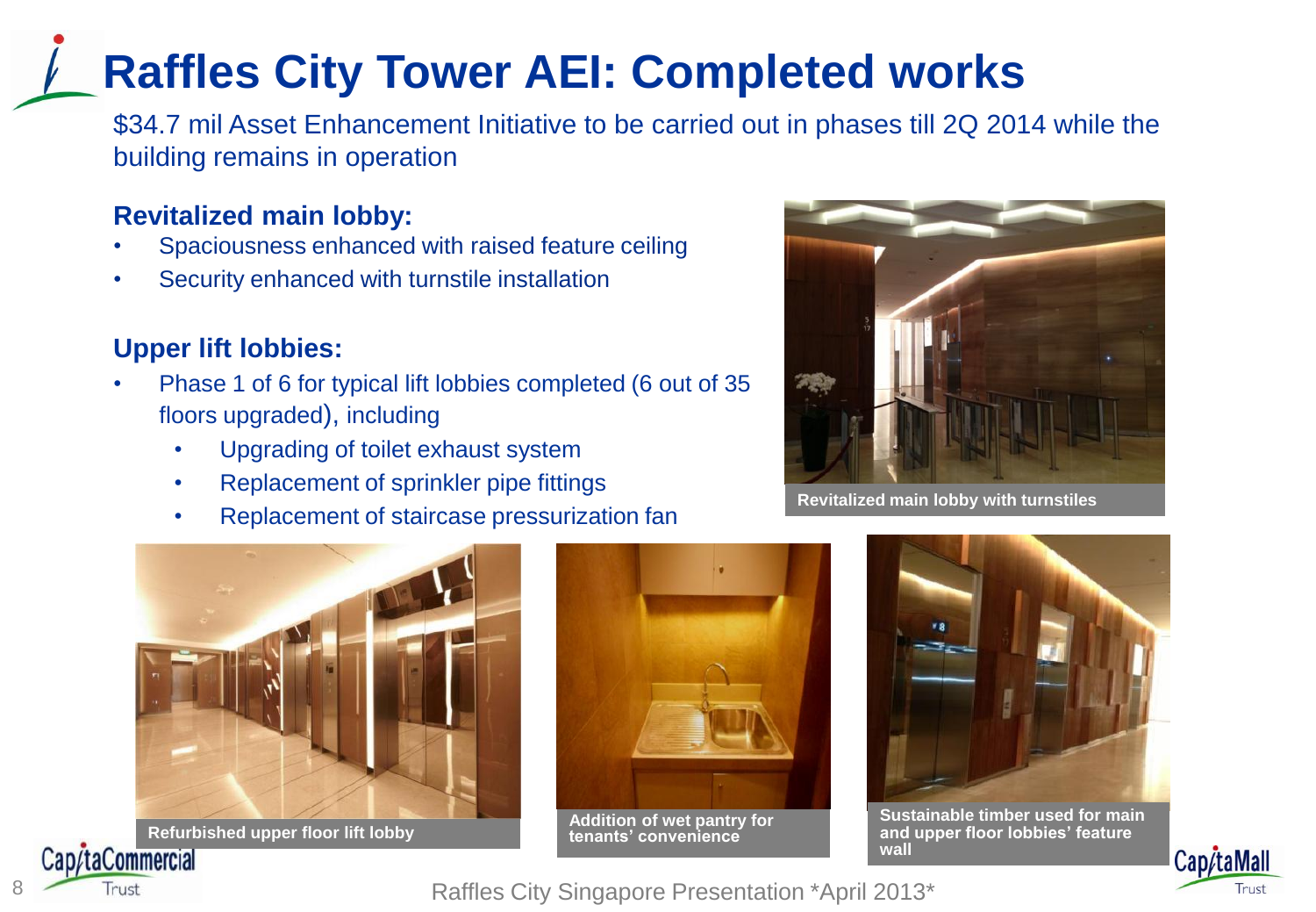## **Raffles City Tower AEI: Works to be completed by 2Q 2013**

### **Canopy and Drop off area**

Installation of canopy, water feature and sculpture to enhance visibility of entrance

### **Main lobby**

Self registration kiosk for convenience of repeat visitors, speeding up registration and shortening queues at concierge

## **Upper floor lift lobbies**

• Phase 2 of 6 for typical floors (6 floors)



**Distinctive canopy to enhance visibility of Raffles City Tower and improve sense of arrival**



**Seamless extension of the main entrance lobby to the drop off area**





Trust **Example 2013** Raffles City Singapore Presentation \*April 2013\*